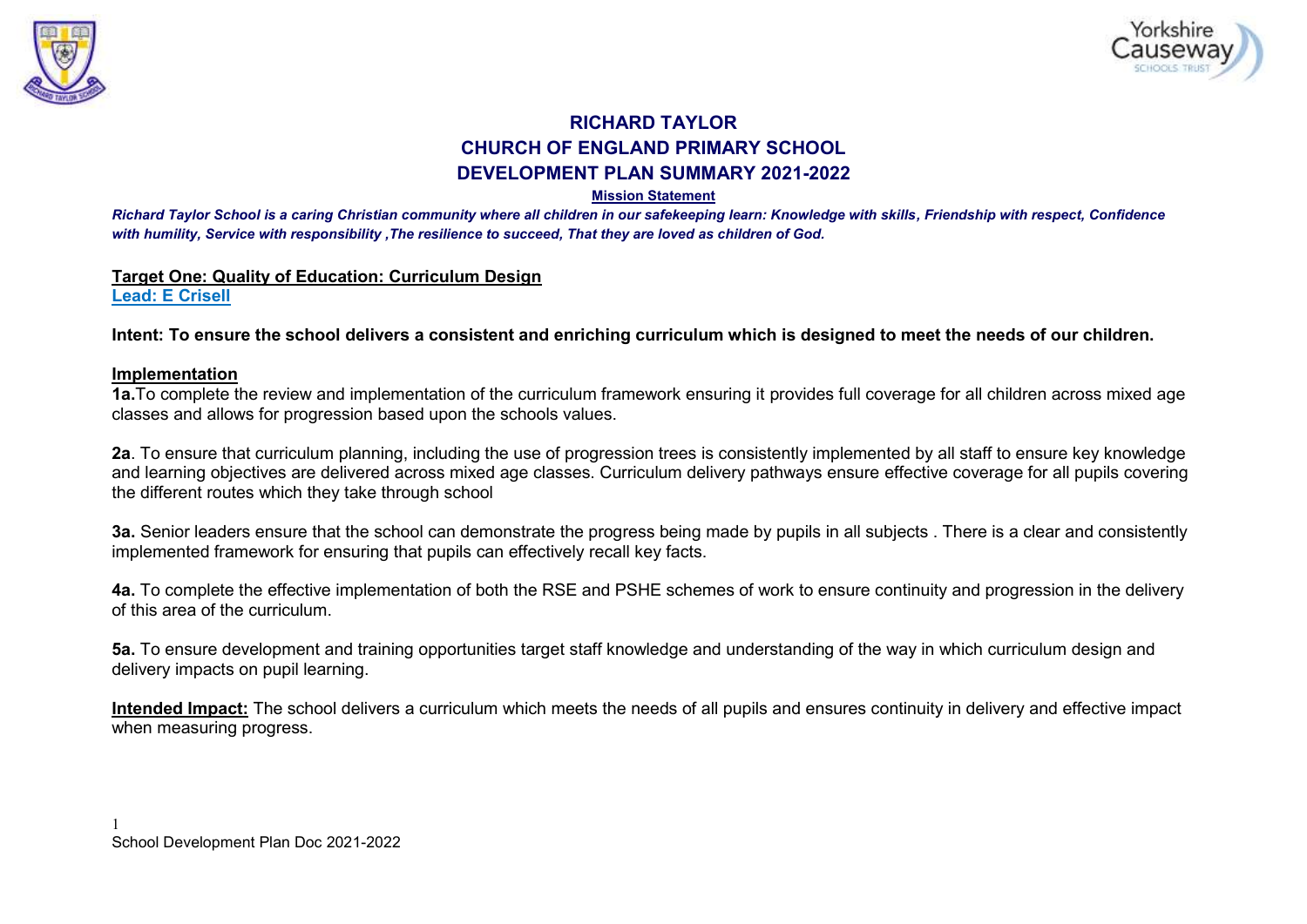#### **Target Two: Quality of Education: Catch-Up A Symonds & E Crisell**

**Intent:** To ensure that the school is effective in delivering the catch up and intervention programmes needed to accelerate the progress made by children in the core subjects and ensure we minimise the educational impact of Covid-19.

## **Implementation**

**2a.** To review and re-establish clear and constant plans for the delivery of high-quality whole school catch up programmes based upon summer term reviews and September baseline assessments.

**2b.** To specifically target pupil progress in maths (with specific emphasis on mental recall) and writing based upon school tracking data, summer 2021.

**2c.** To identify and deliver intervention programmes based upon EEF guidance for targeted children making effective use of support staff. This will include identifying children to benefit from the national tutoring programme.

**2d.** To ensure that middle and senior leaders have a clear strategic plan for monitoring the implementation and impact of agreed strategies established as part of our recovery plan. Weekly meetings will include catch up and intervention programmes as a standing agenda item.

**2e.** To ensure the school delivers a broad and balanced curriculum making best use of outdoor learning opportunities (see environmental development plan). The school will maintain effective e-learning platforms which can be used to replace class-based learning in the event of pupil self-isolation or localised lockdown.

**2f.** To ensure that whole school tracking systems are fully in place and are effective at monitoring the progress of all children.

**Intended Impact:** To return all children to a position where they are on track to work within or achieve age related expectations at the end of the academic year.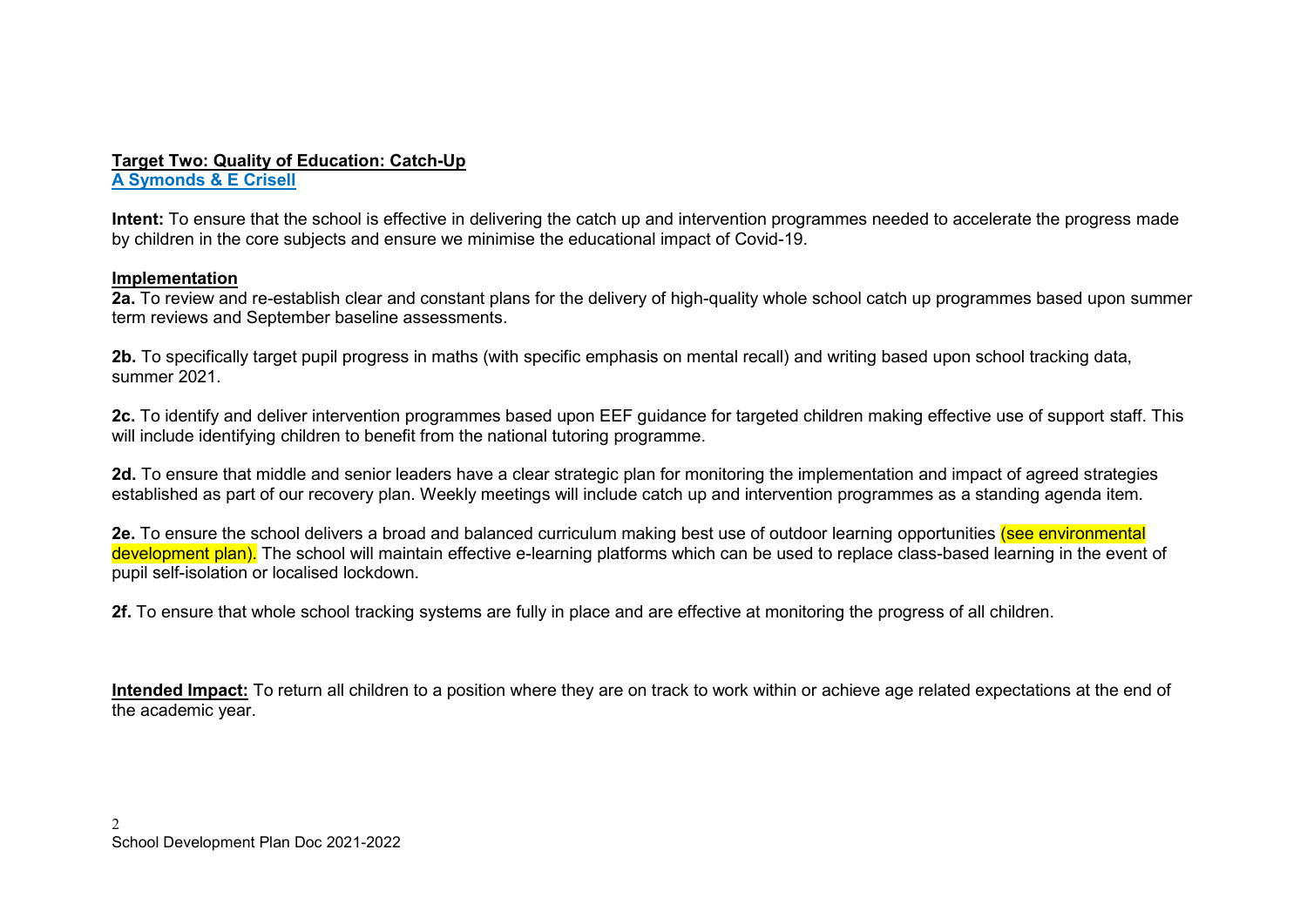# **Target Three: Leadership and Management**

# **Lead: A Symonds**

**Intent:** Leadership and Management is highly effective at all levels in school. Senior leaders effectively delegate responsibilities across senior and middle leadership roles. To ensure roles and responsibilities are clearly defined and managers at all levels of responsibility recognise their responsibilities and carry out development and monitoring roles effectively.

Leadership functions are performed effectively by curriculum leaders to ensure progress in all subjects is exemplary and built upon a carefully sequenced ambitious curriculum, which provides children with appropriate knowledge skills and enriching learning experiences. The curriculum design ensures that children who follow different pathways through the mixed age class organisation receive the same curriculum coverage. The curriculum design identifies clearly the way in which pupil knowledge and recall of key facts are incorporated into the learning cycle.

### **Implementation**

**3a.** Senior leaders meet weekly to review the implementation of identified key actions. There is a clear protocol for sharing information with identified governors who are also expected to hold termly meetings with members of the SMT to monitor and offer support to identified staff responsible for key aspects of the SDP.

**3b.** To complete the review and implementation of the curriculum framework ensuring it provides full coverage for all children across mixed age classes and allows for progression based upon the schools values.

**3c.** Subject leaders have a clear vision for their subject and have ensured that curriculum planning, including the use of progression trees is consistently implemented by all staff to ensure key knowledge and learning objectives are delivered across mixed age classes.

**3d.** Subject leaders to build an evidence base for standards in their subject to ensure that they have a clear understanding of the progress being made by pupils. They have developed a clear framework for ensuring that pupils can effectively recall key facts.

**3e.** To ensure all staff are familiar with their roles and responsibilities regarding child protection reporting systems and can effectively access the Scholarpack e-reporting system.

**Intended Impact:** All school leaders understand their roles and responsibilities for key aspects of school improvement. Lines of delegation are clearly defined and the governors have a clear role in providing monitoring and support. Subject leaders ensure that they have a clear understanding of progression and coverage in their curriculum area and monitor the way in which knowledge recall is assessed across classes.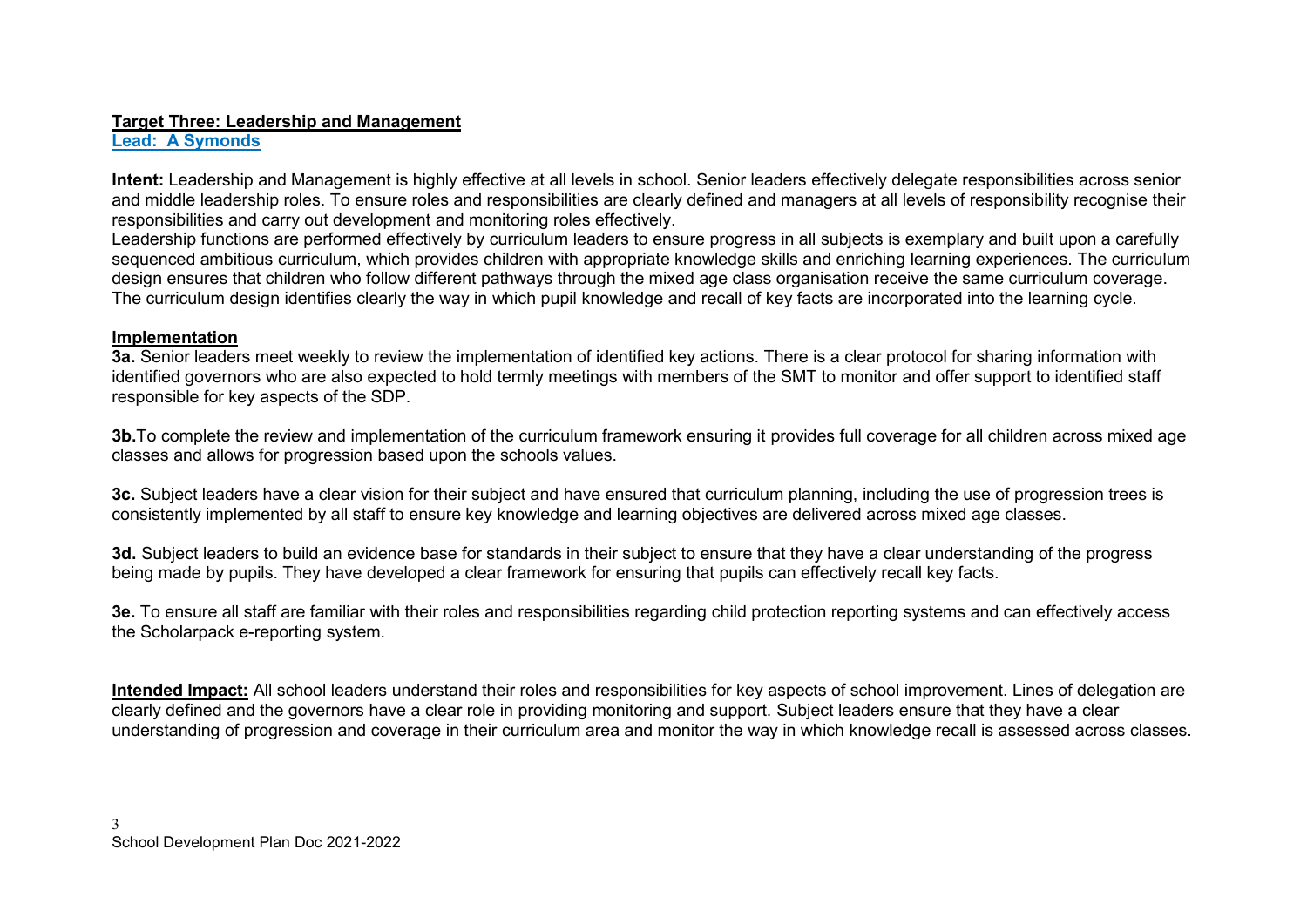#### **Target Four: Early Years Provision Lead: A Robertson**

**Intent:** To ensure that the planning, pedagogy and provision at RTS meet the goals of the new framework for EYFS, Development Matters, Birth to Five Matters and the revised reading framework.

### **Implementation**

**4a.** To successfully complete the Reception baseline assessment within the statutory time frame and make effective use of the knowledge gained to tailor the curriculum to the identified needs of the children.

**4b.** To fully implement the updated statutory framework for the early years and foundation stage, effective September 2021 and to report to named governors on the identified changes, the success of our implementation programme and the identified priorities.

**4c.** To implement specific curriculum strategies to support identified areas of maths (mastering number programme) and literacy (early phonics programme.)

**4d.** To further develop coherent and consistent communication curriculum content and planning procedures consistent across Bishopdale and Airedale Classes.

**Intended Impact:** To ensure that high quality learning provides the foundation for good future progress through school. All children have made progress in their early communication, English and maths Skills in line with the new framework.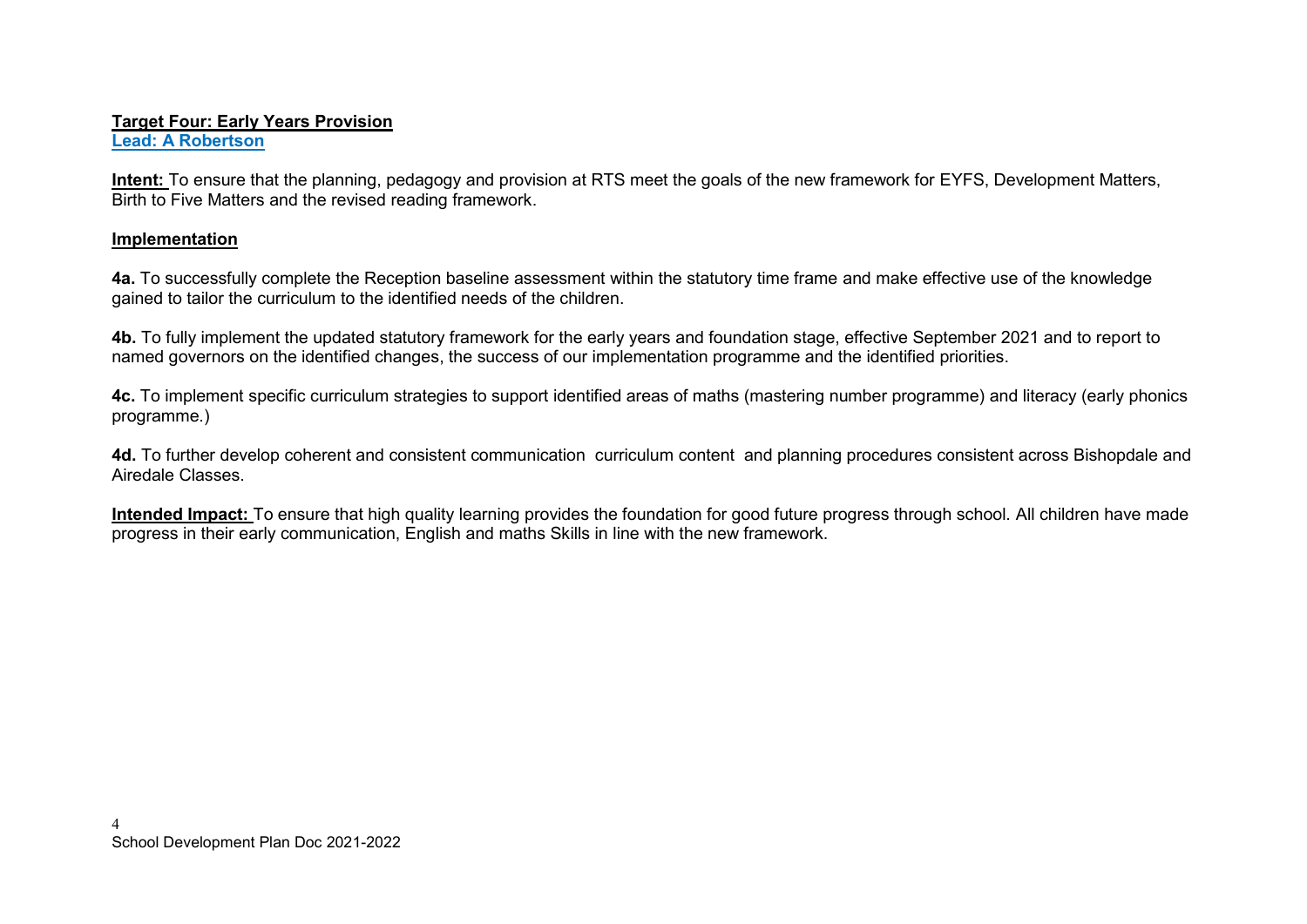# **Target Five: Personal Development, Wellbeing and Mental Health**

**Lead: E Styles & A Robertson** 

**Intent:** To ensure that the implementation of the school's vision statement is effective in supporting the inclusion, wellbeing and mental health of all members of the school community. The school delivers a high quality RSE and PSHE curriculum in line with our core vision and values.

# **Implementation**

**5a.** To ensure that all staff give a high priority to children's mental health and the '5 ways to wellbeing' within the delivery of their curriculum content. Including cross curricular links and building pupil resilience.

**5b.** To ensure that the school has the capacity to deliver counselling and mentoring programmes which directly support the mental health of vulnerable learners. This will include partnership with external providers.

**5c.** To complete the effective implementation of both the RSE and PSHE schemes of work to ensure continuity and progression in the delivery of this area of the curriculum in a way with embraces and supports the whole school promotion of good mental health for all.

**Intended Impact:** To ensure that we create confident, resilient, happy and successful learners who have returned to education and are ready for the next stage of their journey. To cultivate and sustain wellbeing for all members of the school community through planning. provision and practice. All members of the school community are aware of specific and everyday ways in which they can support their personal wellbeing.